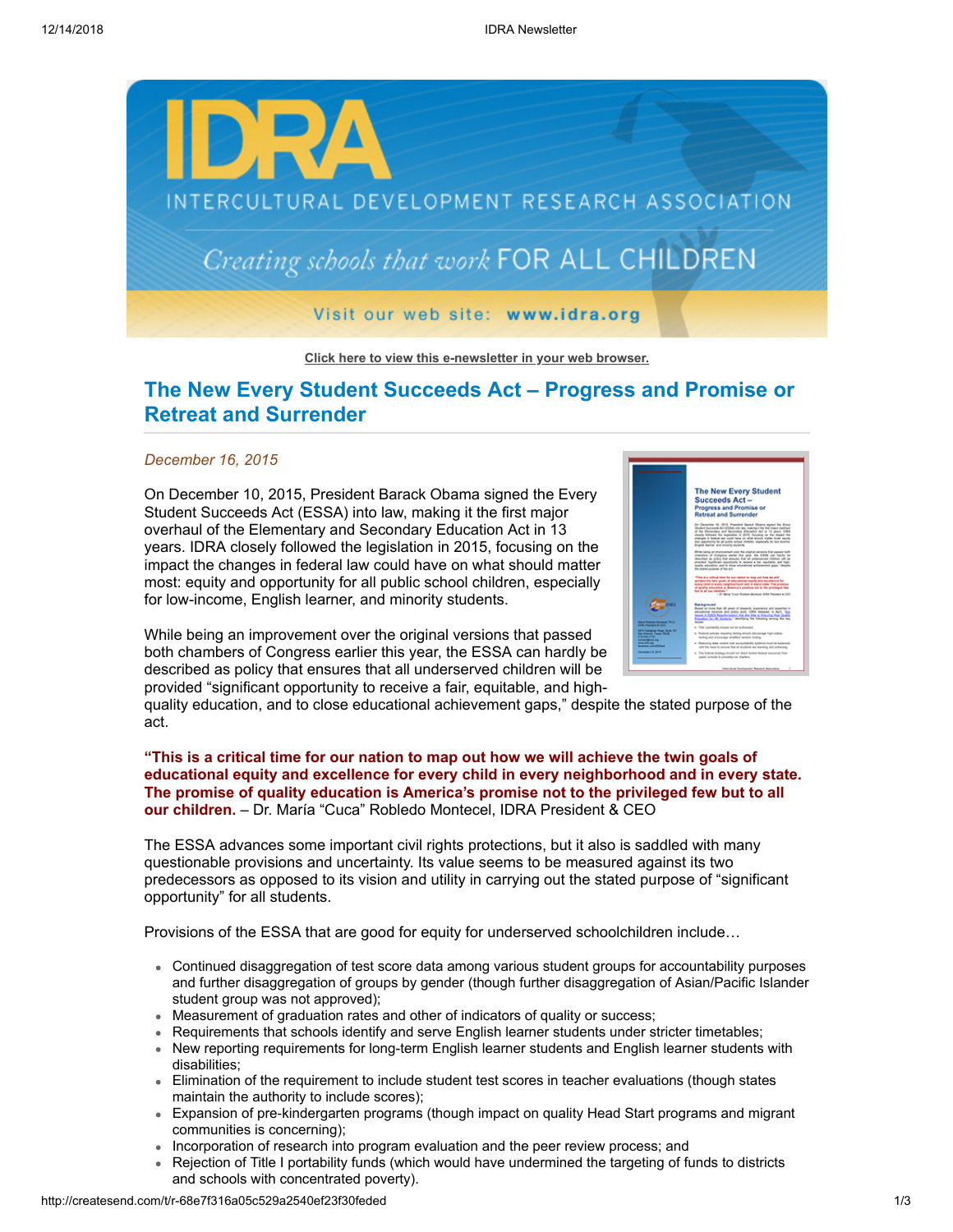#### 12/14/2018 IDRA Newsletter

Provisions of the ESSA that will negatively affect equity for underserved schoolchildren include…

- Continued testing regime of NCLB: 95 percent of all students are to be tested in each grade level (instead of allowing states to administer stratified random testing through validated procedures, thus removing high-stakes).
- Masking of English learner student performance by allowing states to combine current English learner test scores with the scores of former English learners who exited the program over the previous four years.
- Weakening accountability nationwide by relegating the job of designing accountability systems and intervention efforts to each individual state with little collaboration or guidance, which could likely lead to underserved students being denied the opportunities needed to succeed in the classroom.
- Adoption of ambiguous expectations of "workforce" readiness and "employment," together with postsecondary readiness, which could lead to the creation of diverging educational programs with tracking of underserved students into less rigorous programs.
- Failure to adopt provisions that would ensure the more equitable distribution of Title I dollars, which are the chief source of federal funding to schools serving low-income children.
- Added criteria of socioeconomic integration as a vehicle for racial integration, which could be interpreted as favoring schools that use socioeconomic integration, as opposed to other constitutionally permissible racial integration methods.
- Loss of a stronger definition for qualified and effective teachers, which could result in even greater numbers of students of color and poverty and of English learner students having less access to effective well-educated, well-prepared and well-supported teachers.
- Shifting of federal dollars from the underfunded public sector to the private sector with little accountability.

These are only a sampling of the pluses and minuses of the ESSA expected to impact students and the schools that serve them. IDRA will provide a deeper analysis of the law's impact on equity and opportunity for underserved school children in comparison to NCLB in the coming months.

In addition, the several discretionary provisions written into the law could provide states the opportunity and flexibility to be used in a positive manner that ensures the true intent of the ESSA is carried out. IDRA will provide equitable model proposals as the law and regulatory process unfolds. The <u>IDRA Quality Schools Action Framework</u>™ also can be used by state education officials and policymakers as a guide for developing effective state educational policies and programs that serve all students.

See IDRA's **[ESSA policy note](http://idra.createsend1.com/t/r-l-vpkhlt-l-d/)** for more information, including background and resources.

Share this on **[Facebook](http://createsend.com/t/r-fb-vpkhlt-l-x/?act=wv)** and **Twitter**.

# **The New ELL Toolkit – Potentially a Great Resource… but Beware of Misuse**

The U.S. Department of Education recently released a new, comprehensive English Learner Toolkit, which is a compilation of the latest research findings, current policy and resources or "tools," such as sample surveys and assessments, for districts and schools to use in addressing the educational needs of their English learners.

When used in its entirety, the kit will be a great new resource for districts and schools to provide a quality education for English learners as required. But, the toolkit also may be misused to justify practices that do not protect the civil rights of English learners or that promote detrimental programs.

IDRA's [letter](http://idra.createsend1.com/t/r-l-vpkhlt-l-o/) highlights potential areas for abuse of the toolkit.

## **The State of Texas Open-Enrollment Charter Schools**

IDRA provided written testimony of its research and analysis on charter schools in Texas. The state Senate Committee on Education met December 7 to take up interim charges regarding charters. IDRA's testimony, "The State of Texas Open-Enrollment Charter Schools and a Modest Proposal to [Diversify and Improve Public Charter Schools," focuses on issues impacting the Texas Senate's](http://idra.createsend1.com/t/r-l-vpkhlt-l-b/) study of the approval, expansion, and revocation of public charter schools in Texas, including the performance of charter schools in Texas and efficiency concerns related to the expanded funding

The New ELL Toolkit -